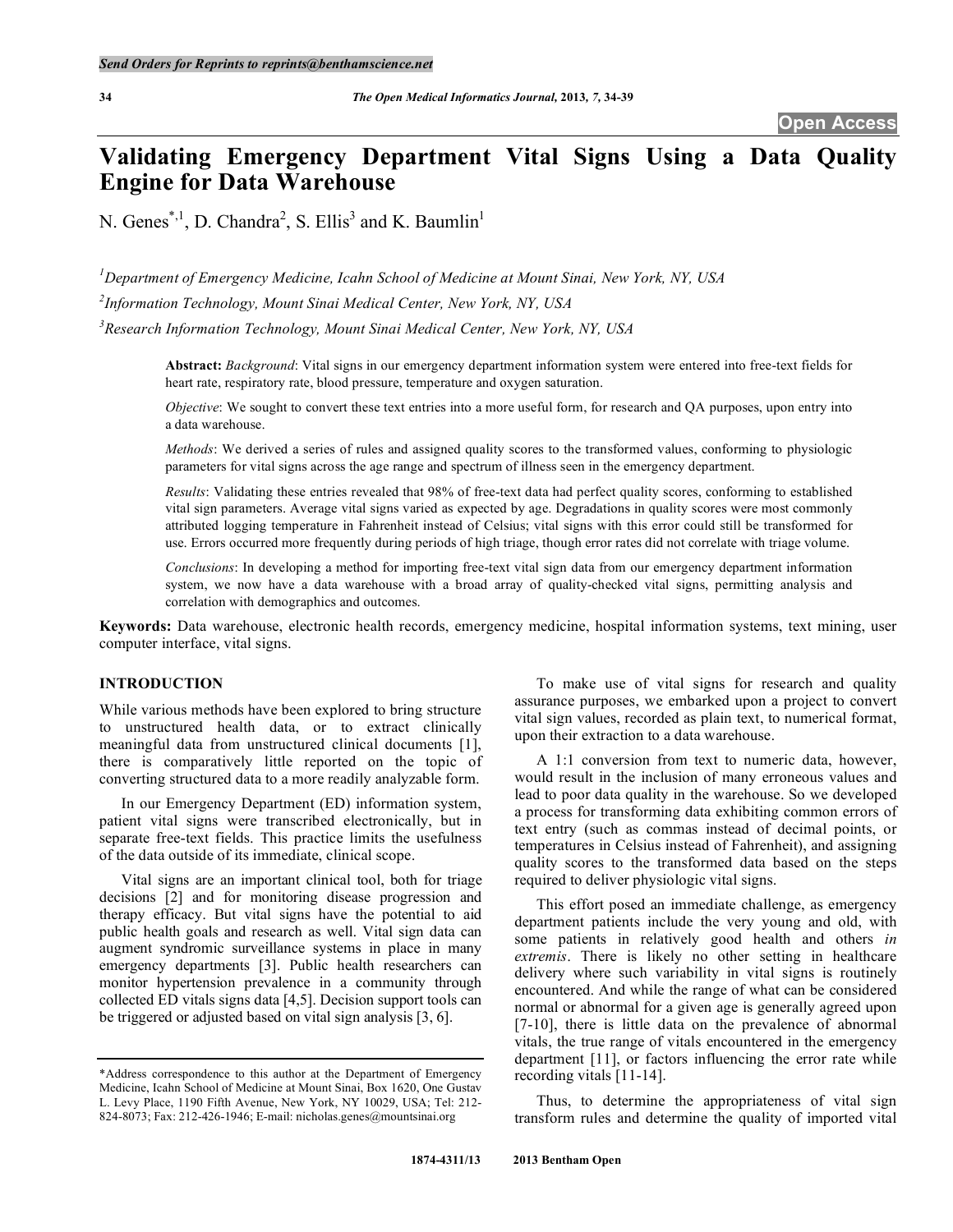sign data, proposed rules were retrospectively derived from a set of emergency department vital signs, and then prospectively applied to a wider set.

We hypothesized that analyzing the free-text entries for vital signs would reveal, for the vast majority of cases, usable and clinically appropriate information, but that some small fraction of data would require transformation (such as changing Fahrenheit to Celsius, or deleting an extraneous character) to be usable, and some data would be so confusingly inappropriate as to not be usable at all.

Regarding the vital sign data itself, we hypothesized that the average vital sign data would conform to expected human physiologic parameters, such as heart rate, pulse oximetry, and blood pressure changes with respect to age, and that daily variations in blood pressure and seasonal variations in temperature might be observed. Furthermore, we expected this set of vital signs would suggest a particular period of the day when errors in entry were most common, though it was unclear whether this period of highest errors would be associated with the stress that comes with high patient census (later afternoons and evenings, in our facility), or boredom that comes with low volume (the predawn hours, in our ED).

The wider purpose in reporting our observations here is twofold. First, the transformation rules we validated should have immediate bearing on the clinical data tasks informaticists and information technology (IT) personnel find themselves facing today, such as minimizing errors, making data available for health information exchange [15], demonstrating meaningful use of electronic health records [16], or complying with accountable care organization goals for blood pressure control in at-risk populations.

Secondly, in the course of this work, we generated what we believe is the first comprehensive data set demonstrating the range of emergency department vital signs. Using a data warehouse to correlating vitals with comorbidities, laboratory results or outcomes data may help identify patients at particular risk, and help marshal resources to manage at-risk patients more efficiently.

# **METHODS**

For the derivation phase of this project, assessments of all unique values of Heart Rate (HR), Respiratory Rate (RR), Temperature (T), Blood Pressure (BP) and Oxygen Saturation (SpO2) were extracted from the ED information system (Picis, Wakefield, Massachusetts) over a date range of one month (December 2009). In our large urban academic emergency department, which includes pediatric patients and sees approximately 100,000 visits per year, vitals are typically entered by nurses at triage and again by technicians, nurses and physicians at regular intervals during the patient visit, depending on their complaint and degree of illness.

The vital sign extraction was performed using HL7 interface and Extract-Transfer-Load (ETL) tools in the Mount Sinai Data Warehouse (MSDW). The MSDW contains data extracted from twenty of Mount Sinai's clinical and financial systems, including all 2.7 million patients in the Master Person Index and over one billion facts for these patients. Database searches are performed with an internally

developed Cohort Query Tool written in Java. The MSDW is compliant with HIPAA and New York State privacy and security regulations and with institutional policy regarding protection of human subjects and participation in research.

Extract-Transfer-Load (ETL) processes are written in Business Objects Data Integrator and Oracle stored procedures, and the Rules Engine in the MSDW is an inhouse developed component of our ETL process. Every transaction loaded to MSDW is processed through the Rules Engine, and actions are applied according to the nature of the transaction and matching rules. These actions are typically a data quality score reduction. Rules are formulated by extensive profiling of the source data, and in consultation with subject matter experts. Typical data quality issues that result in quality score deductions include removing special characters from free-text data or data that falls outside the range experts consider possible. The magnitude of these deductions – from 5 points to a full 100 point deduction - are based on user's impressions of the meaningfulness of imported data.

Text values for vital signs were analyzed, and rules for deducting points from quality scores were developed, as a search of the literature, web and our colleagues revealed no applicable set of transformation rules. We developed rules (see Appendix A) based on commonly accepted ranges for human physiology and some of our judgments (NG, KB) as emergency physicians, and also as users of the Picis system, for what would make a reasonable deduction in score.

The rules engine was then applied to automatically identify, cleanse, and score uploaded vital sign data. This validation phase involved applying the derived rules to data collected over a period of from January 1, 2010 to July 30, 2010. An iterative text parsing mechanism was used to process the free-text vital sign data, so data type corrections could be performed (such as assigning proper units of measure). The Rule Engine reduced quality score based on the number and types of efforts necessary to process the original data. The end result was a cumulative score assigned to every vital sign "fact" entered into the data warehouse.

## **OBSERVATIONS**

From the derivation cohort of unique values of heart rate, respiratory rate, blood pressure (separated here as systolic and diastolic values) temperature and pulse oximetry, we developed the transform rules (see Appendix A).

Applying these rules prospectively over a period of 6 months of collected HL7 messages from the emergency department led to the generation of our prospective data set of vital signs, which consisted of 497,302 detected vital sign fields, from 30,269 distinct medical record numbers associated with 41,624 visits. 799 patients had fields associated with no usable data (for these cases, typically one field would be used to indicate the patient refused or vital signs could not be obtained).

98% of the imported vital signs in the validation set had a quality score of 100, with an additional 1.3% of signs achieving a score of 95 and 0.3% having a score of 90. Scores between 0 and 90 occurred 147 times (0.02%) and there were 1079 instances of quality scores of 0 (0.21%).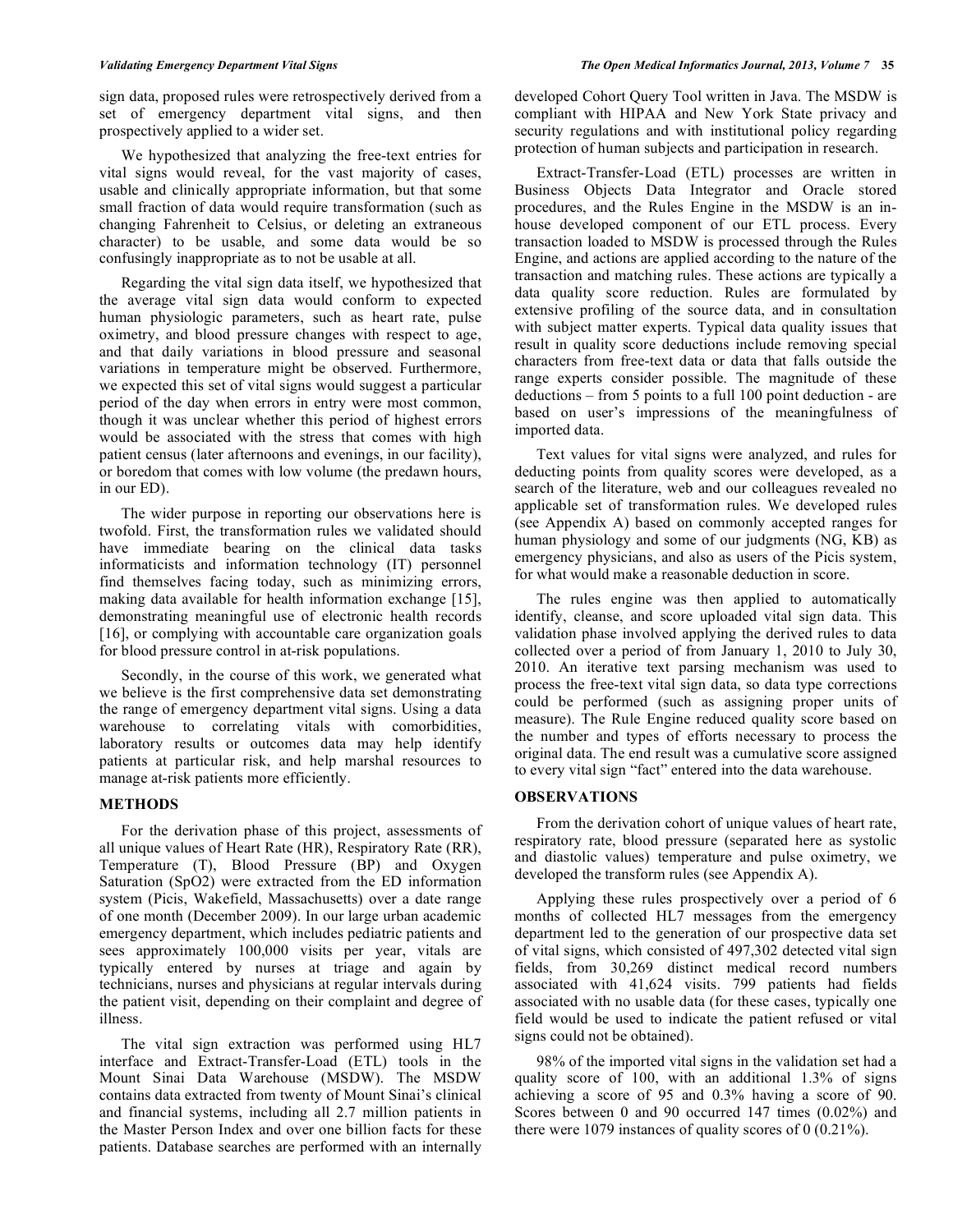#### **Table 1. Importation Rules and Failure Counts Upon Validation**

| <b>Validation Type</b>                                                                                                                                                          | <b>Failures</b> | % Total |
|---------------------------------------------------------------------------------------------------------------------------------------------------------------------------------|-----------------|---------|
| <temperature> consists of Fahrenheit value instead of Celsius value and Quality Score of &lt;5&gt; is decremented</temperature>                                                 | 2396            | 40.9%   |
| <02 Saturation> consists of value outside of O2 Saturation range and Quality Score of <100> is decremented                                                                      | 896             | 15.3%   |
| $\leq$ Temperature> consists of values like alphabetical characters, punctuation marks and Quality Score of $\leq$ is decremented                                               | 530             | $9.0\%$ |
| $\leq$ Respiration $\geq$ consists of value outside of Respirations range and Quality Score of $\leq$ 100 $\geq$ is decremented                                                 | 354             | $6.0\%$ |
| <blood pressure=""> consists of value outside of Systolic Blood Pressure range and Quality Score of &lt;100&gt; is decremented</blood>                                          | 292             | 5.0%    |
| <blood pressure=""> consists of value outside of Diastolic Blood Pressure range and Quality Score of &lt;100&gt; is decremented</blood>                                         | 216             | 3.7%    |
| <blood pressure=""> consists of Diastolic Blood Pressure value greater than Systolic Blood Pressure value and Quality Score of<br/><math>\leq 100</math> is decremented</blood> | 204             | 3.5%    |
| $\langle$ Pulse $\rangle$ consists of value outside of Pulse range and Quality Score of $\langle$ 100 $\rangle$ is decremented                                                  | 182             | 3.1%    |
| <temperature> consists of value outside of Celsius range and Quality Score of &lt;100&gt; is decremented</temperature>                                                          | 154             | 2.6%    |
| <02 Saturation> consists of O2 Saturation values in range $(X-Y)$ , instead of a single value and Quality Score of <10> is<br>decremented                                       | 96              | 1.6%    |
| <blood pressure=""> consists of values like alphabetical characters, punctuation marks (other than '/') and Quality Score of &lt;5&gt; is<br/>decremented</blood>               | 96              | 1.6%    |
| <temperature> consists of Fahrenheit value greater than acceptable limit and Quality Score of &lt;10&gt; is decremented</temperature>                                           | 90              | 1.5%    |
| <blood pressure=""> contains the value not of the number/number format and Quality Score of &lt;100&gt; is decremented</blood>                                                  | 90              | 1.5%    |
| <pulse> consists of pulse values in range <math>(X-Y)</math>, instead of a single value and Quality Score of &lt;10&gt; is decremented</pulse>                                  | 58              | 1.0%    |
| <blood pressure=""> consists of Systolic Blood Pressure value same as Diastolic Blood Pressure value and Quality Score of &lt;100&gt; is<br/>decremented</blood>                | 56              | 1.0%    |
| <blood pressure=""> Blood Pressure contains 0/0 and Quality Score of &lt;100&gt; is decremented</blood>                                                                         | 36              | 0.6%    |
| $\leq$ Pulse $\geq$ consists of values like alphabets, punctuation marks etc and Quality Score of $\leq$ 100 $\geq$ is decremented                                              | 34              | 0.6%    |
| <02 Saturation> O2 Saturation Value contains decimal and Quality Score of <5> is decremented                                                                                    | 32              | 0.5%    |
| <respiration> consists of values like alphabetical characters, punctuation marks and Quality Score of &lt;100&gt; is decremented</respiration>                                  | 30              | 0.5%    |
| <02 Saturation> consists of values like alphabetical characters, punctuation marks (other than '/') and Quality Score of <5> is<br>decremented                                  | 10              | 0.2%    |
| <respiration> consists of Respiration values in range (X-Y), instead of a single value and Quality Score of &lt;10&gt; is decremented</respiration>                             | 8               | 0.1%    |

The reason most vital signs had quality score points deducted was a use of Fahrenheit instead of Celsius for the temperature field, and the reason most scores fell below 90 and hence, outside the range of usable data, was because of pulse oximeter values outside physiologic norms or above 100% (see Table **1**).

Comparatively, deductions in the quality score of heart rate, respiratory rate and blood pressure were less common that those for temperature and pulse oximetry (see Table **1**).

The average values for respiratory rate, heart rate, blood pressure, temperature and pulse oximetry, along with standard deviations and range, are shown in Table **2A**.

Heart and respiratory rate were recorded more often than blood pressure and pulse oximetry and over twice as often as temperature. Rectal temperature was least commonly employed but was consistently higher than tympanic temperature, perhaps reflecting clinical suspicion of a fever before ordering the procedure.

|                    | Pulse<br>(Beats Per Min) | <b>Respiratory Rate</b><br>(Breaths Per Min) | <b>Systolic BP</b><br>(mm Hg) | <b>Diastolic BP</b><br>(mm Hg) | O <sub>2</sub> Sat.<br>$(\%)$ | <b>Temperature</b><br>(°C) | <b>Tympanic</b><br>Temperature $(^{\circ}C)$ | Rectal<br>Temperature $(^{\circ}C)$ |
|--------------------|--------------------------|----------------------------------------------|-------------------------------|--------------------------------|-------------------------------|----------------------------|----------------------------------------------|-------------------------------------|
| Average            | 89.11                    | 20.08                                        | 129.1                         | 72.94                          | 98.07                         | 36.2                       | 36.27                                        | 37.63                               |
| Std. Dev.          | 23.59                    | 4.96                                         | 23.94                         | 13.89                          | 2.03                          | 0.77                       | 0.82                                         | 1.11                                |
| Min                | 30                       | 6                                            | 43                            | 20                             | 60                            | 30                         | 32                                           | 30.6                                |
| Max                | 220                      | 60                                           | 282                           | 179                            | 100                           | 40.6                       | 40.5                                         | 40.6                                |
| Patient Count      | 30227                    | 30193                                        | 26987                         | 26987                          | 29214                         | 20836                      | 19020                                        | 1424                                |
| <b>Total Count</b> | 85744                    | 84239                                        | 78682                         | 78682                          | 81579                         | 42695                      | 29564                                        | 1848                                |

# **Table 2A. Statistics on Validated Vital Signs**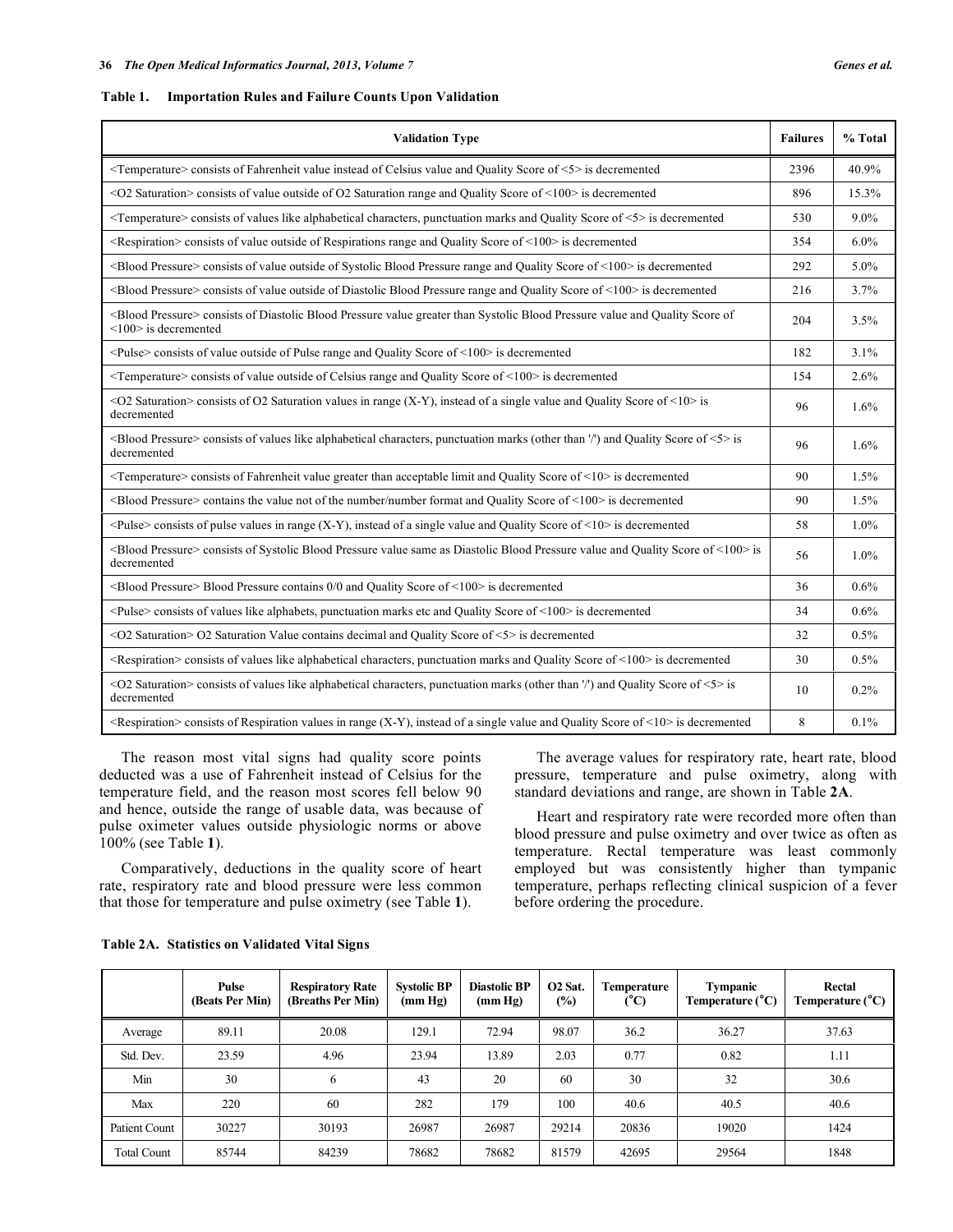| <b>Age Range (Years)</b> | Pulse  | <b>Respiratory Rate</b> | <b>Systolic BP</b> | <b>Diastolic BP</b> | <b>O2</b> Saturation | Temperature $(^{\circ}C)$ | <b>Patient Count</b> |
|--------------------------|--------|-------------------------|--------------------|---------------------|----------------------|---------------------------|----------------------|
| $0 - 10$                 | 126.03 | 27.78                   | 109.05             | 62.63               | 98.09                | 36.64                     | 5927                 |
| $11 - 20$                | 89.47  | 19.41                   | 119.86             | 67.85               | 98.79                | 36.22                     | 3460                 |
| $21 - 30$                | 86.07  | 18.76                   | 122.91             | 72.34               | 98.68                | 36.20                     | 4655                 |
| $31 - 40$                | 84.79  | 18.69                   | 126.06             | 75.28               | 98.50                | 36.17                     | 3379                 |
| $41 - 50$                | 84.09  | 18.86                   | 129.87             | 76.82               | 98.10                | 36.15                     | 3717                 |
| 51-60                    | 83.36  | 18.90                   | 131.49             | 75.77               | 97.86                | 36.12                     | 3370                 |
| 61-70                    | 82.56  | 19.13                   | 135.33             | 73.93               | 97.72                | 36.13                     | 2458                 |
| 71-80                    | 81.53  | 19.21                   | 136.39             | 70.92               | 97.60                | 36.17                     | 1723                 |
| 81-90                    | 80.24  | 19.26                   | 137.98             | 70.62               | 97.41                | 36.15                     | 1304                 |
| 91-100                   | 79.01  | 19.49                   | 141.70             | 71.61               | 97.30                | 36.15                     | 331                  |
| >100                     | 74.48  | 17.61                   | 136.42             | 70.29               | 97.84                | 35.81                     | 13                   |
| $21+$                    | 83.49  | 18.96                   | 130.97             | 73.94               | 98.02                | 36.15                     | 21835                |
| $0 - 21$                 | 115.36 | 25.33                   | 113.83             | 64.64               | 98.29                | 36.51                     | 8441                 |

**Table 2B. Statistics on Validated Vital Signs, Stratified by Patient Age**

When plotted by age, the vital signs confirm physiologic expectations; heart rates and oxygen saturation decline with age, while blood pressure rises (Table **2B**).

There was no daily variation in blood pressure and no seasonal variation in temperature (data not shown), as others have suggested in non-emergency cohorts [17, 18].

The time period most associated with low quality scores (370 total) was from 9-10pm, which is ten hours after the time of peak intake time (when most patients receive a set of vital sign measurements) in our emergency department, but at the tail end of the peak occupancy rate [19] (which remains consistently high from 3pm until 10pm). The fewest low-quality vitals (106 total) were recorded between 5-6am, which is associated with both the lowest intake and lowest occupancy in the department. The rate of error per patient triaged at this early morning hour, however, was approximately equal to (in fact, slightly higher than) the 9- 10pm error rate per patient triaged (0.190 *vs* 0.178), despite a much lower influx of patients and a much lower patient census.

## **DISCUSSION**

In the process of importing free-text vital sign data from our emergency department information system, we now have a data warehouse with quality-checked emergency department vital signs. We can now analyze what may be the broadest set of human vital signs yet reported, encompassing neonates to centenarians, the mostly-well to the moribund. Prior to processing this data, applying transforms when necessary, and importing the data into the MSDW, analysis of our ED's vital sign characteristics, such as determining standard deviations or averages based on age, was not possible.

The usefulness of this data is manifold. First, just as some [20, 21] have argued that clinical lab values are a valuable resource for studying outcomes and disease progression, so too can vital sign warehousing demonstrate significance for health prognostication, especially when correlated with outcomes data demographic information, diagnoses and comorbidities, laboratory and imaging results.

Second, our transforms were very useful. In EMR, users have demonstrated preference for free-text fields [22] and we've shown that we can capture meaningful data from over 98% of these fields. This system preserves the best of both worlds: preserving free-text entry fields preventing frustrating data entry experiences in the chaotic environment of the ED, and the transforms allow meaningful data to be graded or salvaged.

Furthermore, the transformation rules we validated will have immediate application to the clinical data tasks informaticists and IT personnel find themselves facing today, in making data available for health information exchange, demonstration of meaningful use of electronic health records, or compliance with accountable care organization goals [15,16].

We suspect hospital QA efforts may be aided by the finding that quality scores per patient triaged are relatively low, and by inference, data entry error rates are highest, in the pre-dawn hours. At the very least, this finding may help guide staffing and break time decisions.

Prior studies on the usefulness of vital signs in the ED have focused on accuracy and precision of measurements. Our database can serve as a standard by which future ED studies can compare averages, variation and ranges in human vital signs.

The compilation of this data now makes possible determinations such as "the average ED patient temperature" or "the fraction of patients with abnormal vitals." Additionally, simple correlations that have long been suspected, such as pain and heart rate [23], may be easily researched.

# **CONFLICT OF INTEREST**

The authors confirm that this article content has no conflicts of interest.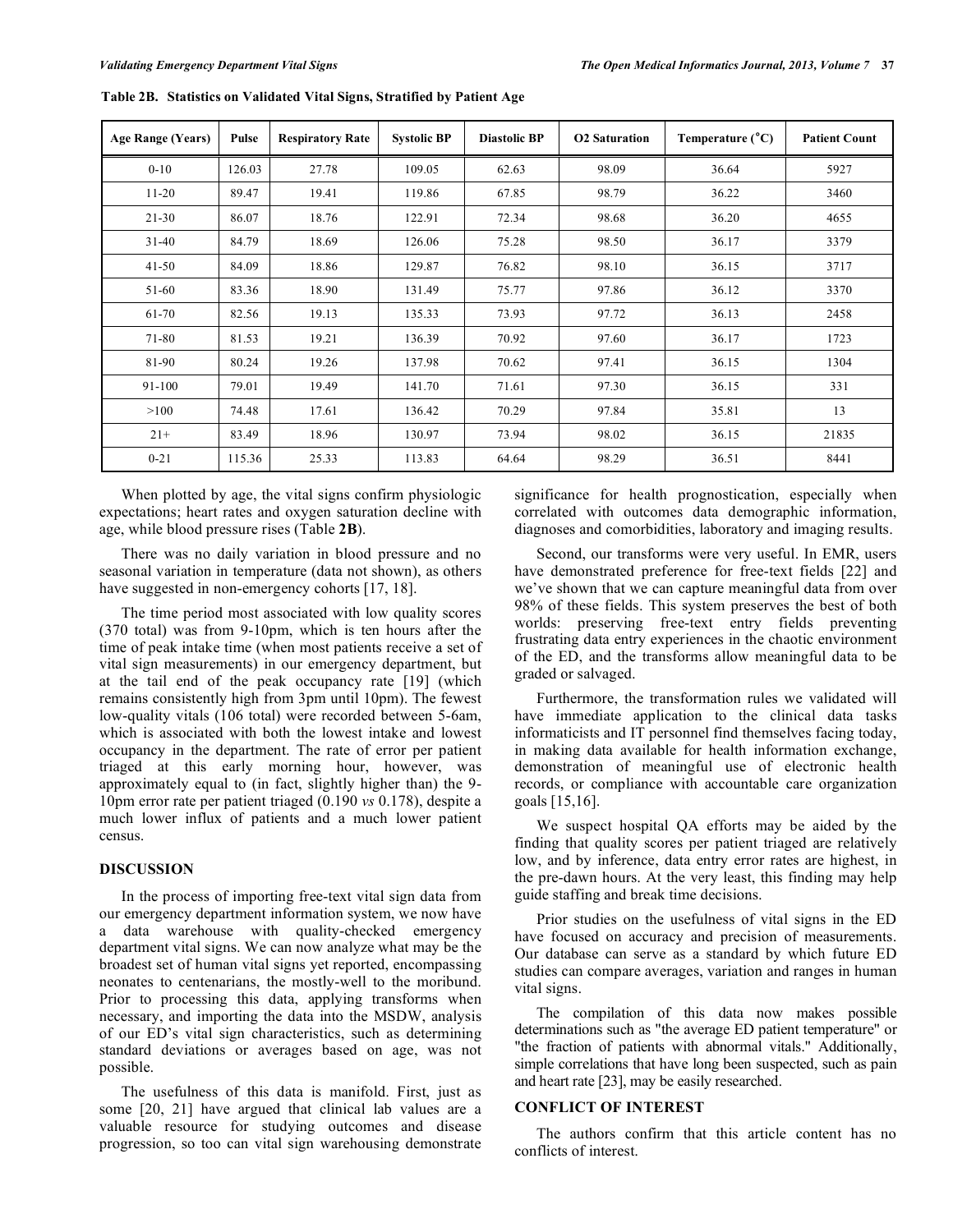### **ACKNOWLEDGEMENTS**

This research was deemed exempt from review of the Mount Sinai Program for the Protection of Human Subjects.

#### **APPENDIX A**

#### **Logic for Vital Sign Transformations**

**Pulse:** a range between 30 and 250 (outside of which quality is set to 0).

Transformation:

remove all special characters other than '-', '.', '%'

If value reported as 'a-b', take the highest, reduce quality score by 10

If value is decimal, take the whole number before the decimal point, set data quality score to 0

If the value has '%' take the whole number before the '%', set data quality score to 0

**Respiratory Rate:** a range between 6 and 60, outside of which quality is set to 0.

Transformation:

removal all special characters other than '- ', '.'

If value reported as 'a-b', take the highest value and reduce quality score by 10

If value is decimal, set data quality score  $\pm 0.0$ 

**Systolic & Diastolic Blood Pressure:** A range from 30- 305 for systole, 20-180 for diastole.

#### Transformation:

Take the value before '/' as 'SBP' and the value after '/' as 'DBP'

Range of SBP is 30-305, range of DBP is 20- 180. Values outside that range are given a quality score of 0.

if SBP or DBP is left blank or one has alphanumeric, then load both in SBP/DBP Comments, set quality score to 0.

Remove '-', '%', '.', and space in between the numbers. If these characters are found, reduce data quality score by 5.

If DBP > SBP or SBP = DBP, set the quality score of both to 0

If SBP/DBP is 0/0, then set the quality score to 0.

set any 0 or blank to a quality of 0, as with any value less than 20.

In all cases where the recorded value (after stripping any leading and trailing nonnumeric characters) is not in the form of xxx/yyy where xxx>yyy, we stored the full entered value in the comment field. There are

no SBP or DBP facts stored, so there is no opportunity to assign a quality score to either SDP or DBP, and the quality score of the Comment field is set to 0 (giving a way to differentiate these comments from other comments for future reference).

**Oxygen Saturation:** A range from 60 to 100 (with anything outside that range set to a quality score of 0). Transformation:

Consider the numeric value before first '%' or space. If it's a text character, then load the comments with source as-is, set quality score to 0.

Clinical Result(O2 Saturation) should be a whole number, else reduce quality score by 5

Remove '\$','\*', '-','.' between Number and '%' and if resulting value is in range, reduce quality score by 10, else set quality score to 0

For entries marked "UT0" ("unable to obtain") Set UT0[zero] to UTO, load into comments, set quality score to 0

**Temperature:** The Celsius range runs from 29.5 to 41.5 (outside of which quality score is set to 0).

Transformation:

Temperatures recorded in the range between 85-105 were assumed as Fahrenheit, converted to Celsius by subtracting 32 then multiplying by 5/9ths.

For temperatures that come suffixed with alpha characters (such as F, C, T, R, O). We stripped off the alpha part and storing the numeric part as a numeric fact and the alpha part as a Comment (text) fact.

For temperatures containing punctuation other than a decimal point between digits (such as a comma): in these cases we changed the punctuation to a decimal point.

Any ',' or ';' in values are converted to '.', reduce quality score by 5

If the value is above the range, assume a missing period and divide it by 10 to get the actual value. If the value is If the actual value derived is still above range set quality score to 0, else reduce quality score by 10.

When value in oF is converted to oC

If value has 'C' suffix, consider as 'oC'

If value like 'a-b', take the highest value and reduce quality score by 10.

#### **REFERENCES**

[1] Meystre SM, Savova GK, Kipper-Schuler KC, Hurdle JF. Extracting information from textual documents in the electronic health record: a review of recent research. Yearb Med Inform 2008; 128-44.